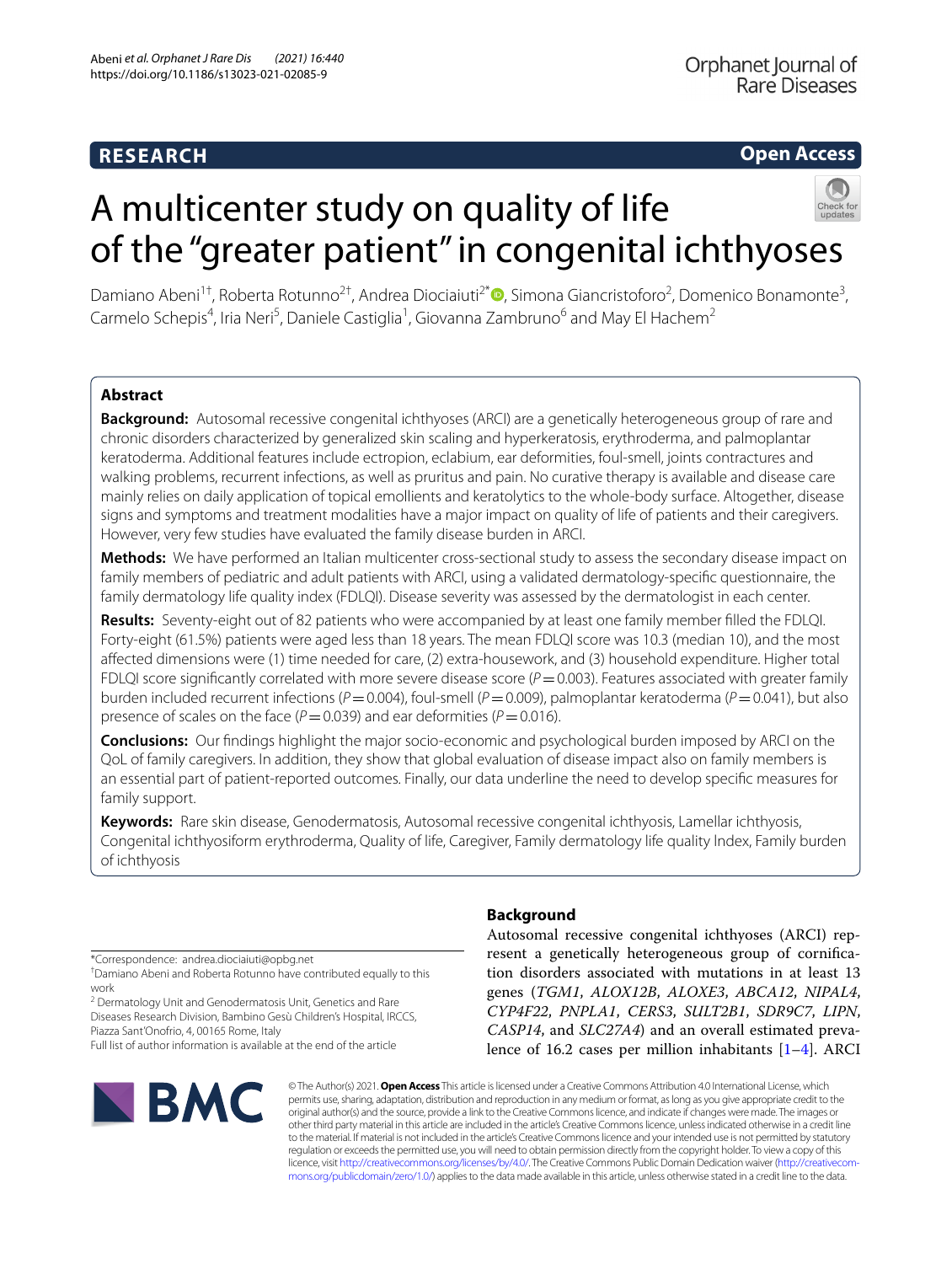include two major clinical subtypes: lamellar ichthyosis (LI) and congenital ichthyosiform erythroderma (CIE). Disease features are severe and highly disabling. At birth the profound alteration of skin barrier, due to a collodion baby or ichthyosiform erythroderma presentation, usually requires hospitalization in neonatal intensive care unit [\[5](#page-7-2)]. Over time, the patients develop whole body skin scaling. LI patients present generalized thick, large, dark scales, while CIE is typifed by small, thin, whitish desquamation on erythrodermic skin (Fig. [1\)](#page-1-0). Palmoplantar keratoderma (PPK) is common in both LI and CIE. Additional ARCI clinical features and symptoms comprise hypohidrosis with heat intolerance, foul-smell, recurrent infections, pain, and pruritus [[1,](#page-7-0) [3,](#page-7-3) [5\]](#page-7-2). Disease complications can cause functional damage including: (1) visual impairment due to ectropion and recurrent keratitis, (2) hearing defects related to scaling in the external auditory canal, and (3) walking problems consequent to joint contractures of the limbs. Moreover, skin and extracutaneous manifestations profoundly alter patients' body image and self-perception. Due to the chronic life-long nature of the disease, patients and caregivers are confronted daily with demanding tasks. These include applying to the whole-body surface various topical treatments, specifcally emollients, keratolytics, and retinoids, that may be combined with oral retinoids in more severe cases [\[3](#page-7-3), [5\]](#page-7-2). Care modalities are merely symptomatic, as at present there is no curative treatment for this disease group.

ARCI manifestations and complications, together with the constant need for time-consuming care, and the relevant fnancial burden deriving from direct and indirect costs of ichthyosis management, profoundly impact quality of life (QoL), both of patients and their families [[3,](#page-7-3) [6\]](#page-7-4). Thus, evaluation of the disease impact on family members, who are usually involved in care giving, should be part of an integrated care approach to congenital ichthyoses. However, only a single study has specifcally

<span id="page-1-0"></span>

assessed family disease burden in a small group of children sufering from diferent types of congenital ichthyoses [[7\]](#page-7-5). More recently, a disease-specifc tool to evaluate the impact of ichthyoses on family members, the Family Burden of Ichthyosis (FBI), has been developed and validated on ARCI caregivers in France [[8\]](#page-7-6). An Italian version of the FBI is available [\[9\]](#page-7-7).

We have performed an Italian multicenter cross-sectional study to assess the secondary disease impact on "the greater patient" [\[10](#page-7-8)], i.e., on the family members of pediatric and adult patients afected with ARCI, using the family dermatology life quality lndex (FDLQI) [[11](#page-7-9)], and compared the fndings with those obtained using the FBI [[12\]](#page-7-10).

## **Results**

Of 102 consecutive pediatric and adult patients seen in the involved centers, 8 refused to participate; 82 of the 94 consenting patients were accompanied by at least one family member. Of these, 78 (95.1%) (67 parents, 8 spouses, and 3 other relatives) flled the FDLQI questionnaire. Among these patients, 48 were aged less than 18 years (61.5%), and the remaining ones were adults (Table [1](#page-2-0)). Sixty-eight out of 78 patients (87.2%) were affected with LI, and 10 had CIE (12.8%). Thirty-three patients (42.3%) underwent one consultation/year, 27 (34.68%) twice a year, and 18 (23.1%)  $\geq$  4 consultations/ year. In addition, 56 caregivers (76.7%) reported loss of working days related to the patient disease and needs. Among these 78 patients the more frequent disease signs and complications were: palmoplantar keratoderma  $(N=57, 73.1\%)$ , scales on face  $(N=56, 71.8\%)$ , dark scales  $(N=38, 48.7%)$ , large scales  $(N=37, 47.4%)$ , followed by foul-smell (N=28, 35.9%), ectropion (N=25, 32.1%), fissures (N=25, 32.1%), recurrent infections (defined as  $\geq$  3 episodes/year) ( $N=18$ , 23.1%), and external ear deformities ( $N=16$ , 20.5%). Rare complications were eclabium  $(N=5, 6.4%)$  and walking problems  $(N=12, 15.4%).$ In addition, most patients complained itching  $(N=69, 69)$ 88.5%). Molecular diagnosis was available in 45 patients (57.7%).

The mean FDLQI score for the entire sample was 10.3 (median = 10.0) (Table [1\)](#page-2-0). A significantly higher burden, assessed by the total FDLQI score, was observed in family members of patients with a more severe disease score, as determined by the presence of six or more signs and symptoms  $(P=0.003)$ . Foul-smell  $(P=0.009)$  and recurrent infections  $(P=0.004)$  were the two signs that afected more severely the family QoL. Other single signs and complications signifcantly associated with greater family burden were: visible scales on the face  $(P=0.039)$ , ear deformities ( $P=0.016$ ), PPK ( $P=0.041$ ), and walking problems  $(P=0.048)$ . Furthermore, dark body scales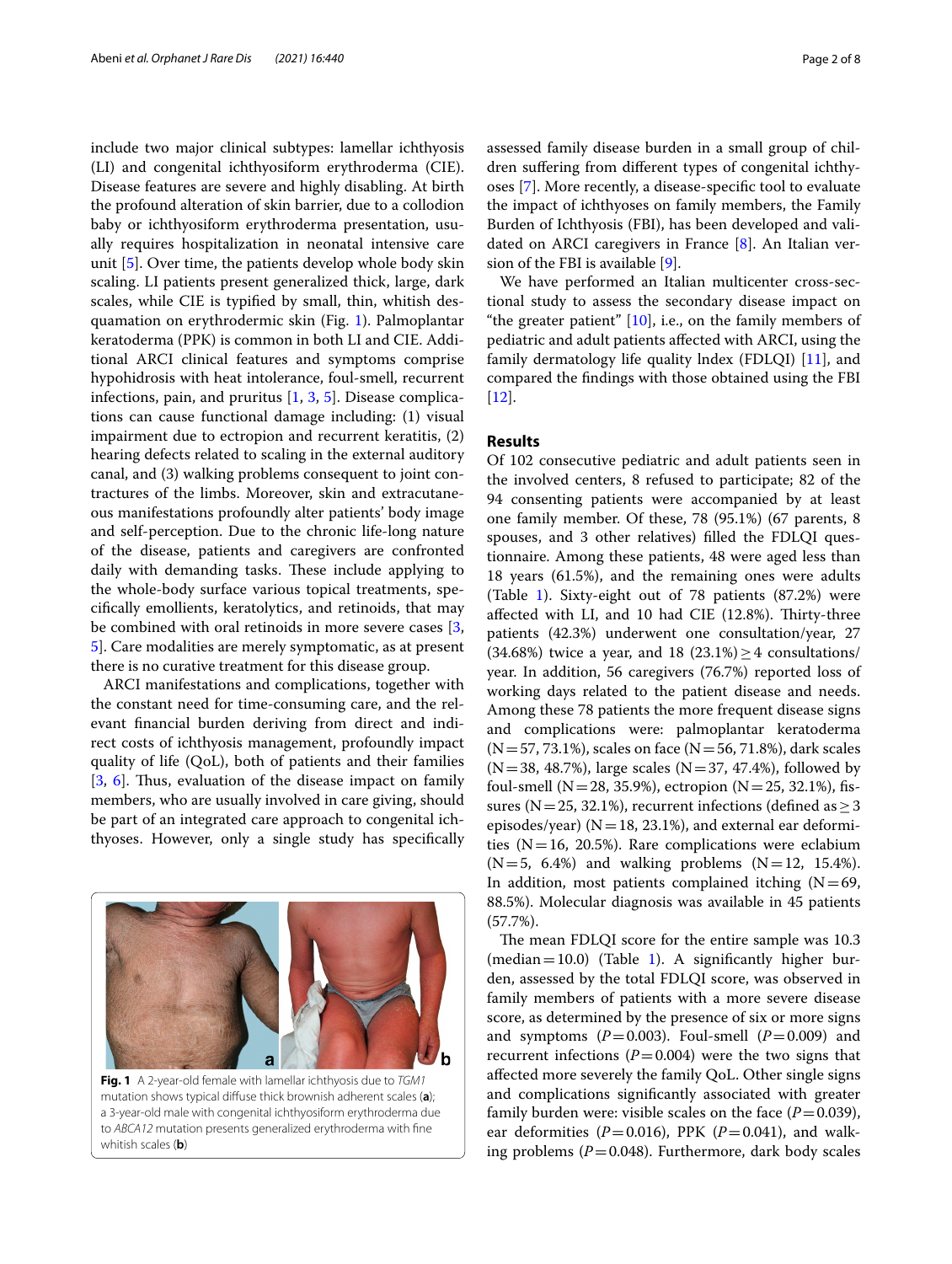<span id="page-2-0"></span>**Table 1** Association of patient sociodemographic and clinical features with the family dermatology life quality index (FDLQI) scores

| Variable                                | Level                             | N              | $\%$        | Mean FDLQI score Median FDLQI | score     | P value* |
|-----------------------------------------|-----------------------------------|----------------|-------------|-------------------------------|-----------|----------|
| Overall                                 |                                   | $78\,$         | 100         | 10.3                          | 10.0      |          |
| Sex                                     | Male                              | 35             | 44.9        | 11.0                          | 10.0      |          |
|                                         | Female                            | 43             | 55.1        | 9.8                           | 10.0      | 0.698    |
| Age (years)                             | $<18\,$                           | 48             | 61.5        | 10.0                          | 10.0      |          |
|                                         | $\geq$ 18                         | 30             | 38.5        | 10.8                          | 10.5      | 0.837    |
| Clinical type                           | $\mathsf{L}\mathsf{I}^\mathsf{a}$ | 68             | 87.2        | 10.2                          | 10.0      |          |
|                                         | $CIE^b$                           | 10             | 12.8        | 8.9                           | 9.5       | 0.482    |
| Mutated gene                            | Undetermined                      | 33             | 42.3        | 9.5                           | 9.0       |          |
|                                         | ABCA12                            | 6              | 7.7         | 13.0                          | 12.0      |          |
|                                         | ALOX12B                           | 10             | 12.8        | 11.7                          | 12.0      |          |
|                                         | ALOXE3                            | $\overline{2}$ | 2.6         | 6.5                           | 6.5       |          |
|                                         | CYP4F22                           | 5              | 6.4         | 7.6                           | 8.0       |          |
|                                         | NIPAL4                            | $\overline{4}$ | 5.1         | 6.2                           | 7.5       |          |
|                                         | SDR9C7                            | $\mathbf 0$    | $\mathbb O$ | $\sf NA$                      | <b>NA</b> |          |
|                                         | TGM1                              | 18             | 23.1        | 10.3                          | 10.0      | 0.163    |
| Clinical severity scored                | Mild-moderate                     | 56             | 71.8        | $9.2\,$                       | $8.0\,$   |          |
|                                         | Severe                            | 22             | 28.2        | 13.1                          | 13.0      | 0.003    |
| Ear deformity                           | <b>NO</b>                         | 62             | 79.5        | 9.7                           | 8.5       |          |
|                                         | YES                               | 16             | 20.5        | 12.8                          | 13.0      | 0.016    |
| Ectropion                               | <b>NO</b>                         | 53             | 67.9        | 9.9                           | 9.0       |          |
|                                         | YES                               | 25             | 32.1        | 11.3                          | 12.0      | 0.128    |
| Eclabium                                | <b>NO</b>                         | 73             | 93.6        | 10.1                          | 9.0       |          |
|                                         | YES                               | 5              | 6.4         | 14.0                          | 13.0      | 0.069    |
| Thick scales                            | <b>NO</b>                         | 41             | 52.6        | 9.9                           | 9.0       |          |
|                                         | YES                               | 37             | 47.4        | 10.9                          | 12.0      | 0.336    |
| Dark scales                             | <b>NO</b>                         | 40             | 51.3        | 9.1                           | 9.5       |          |
|                                         | YES                               | 38             | 48.7        | 11.6                          | 12.0      | 0.094    |
| Face scales                             | <b>NO</b>                         | 22             | 28.2        | 8.5                           | $7.5\,$   |          |
|                                         | YES                               | 56             | 71.8        | 11.0                          | 11.0      | 0.039    |
| Fissures                                | NO                                | 53             | 67.9        | $9.8\,$                       | 9.0       |          |
|                                         | YES                               | 25             | 32.1        | 11.4                          | 11.0      | 0.209    |
| PPK <sup>c</sup>                        | $NO$                              | 21             | 26.9        | 8.6                           | $6.0\,$   |          |
|                                         | YES                               | 57             | 73.1        | 11.0                          | 11.0      | 0.041    |
| Itch                                    | <b>NO</b>                         | 9              | 11.5        | 9.6                           | 11.0      |          |
|                                         | <b>YES</b>                        | 69             | 88.5        | 10.4                          | 10.0      | 0.796    |
| Recurrent infections                    | <b>NO</b>                         | 60             | 76.9        | 9.5                           | $8.0\,$   |          |
|                                         | <b>YES</b>                        | 18             | 23.1        | 13.0                          | 13.0      | 0.004    |
| Foul-smell                              | <b>NO</b>                         | 50             | 64.1        | 9.2                           | $8.0\,$   |          |
|                                         | YES                               | 28             | 35.9        | 12.4                          | 12.0      | 0.009    |
| Walking problems                        | <b>NO</b>                         | 66             | 84.6        | 10.0                          | 9.0       |          |
|                                         | YES                               | 12             | 15.4        | 12.4                          | 12.5      | 0.048    |
| Visit/year                              | $\mathbf{1}$                      | 33             | 42.3        | 10.5                          | 9.0       |          |
|                                         | $\overline{a}$                    | 27             | 34.6        | $8.0\,$                       | $8.0\,$   |          |
|                                         | $\geq$ 4                          | 18             | 23.1        | 13.6                          | 13.0      | 0.007    |
| Mother works <sup>e</sup>               | <b>NO</b>                         | 39             | 55.7        | 10.4                          | 9.0       |          |
|                                         | YES                               | 31             | 44.3        | 10.0                          | 10.0      | 0.781    |
| Father works <sup>e</sup>               | <b>NO</b>                         | $\mathcal{G}$  | 13.2        | 7.4                           | $8.0\,$   |          |
|                                         | YES                               | 59             | 86.8        | 10.7                          | 10.0      | 0.160    |
| Workdays lost by caregiver <sup>e</sup> | <b>NO</b>                         | 17             | 23.3        | 7.7                           | $7.0\,$   |          |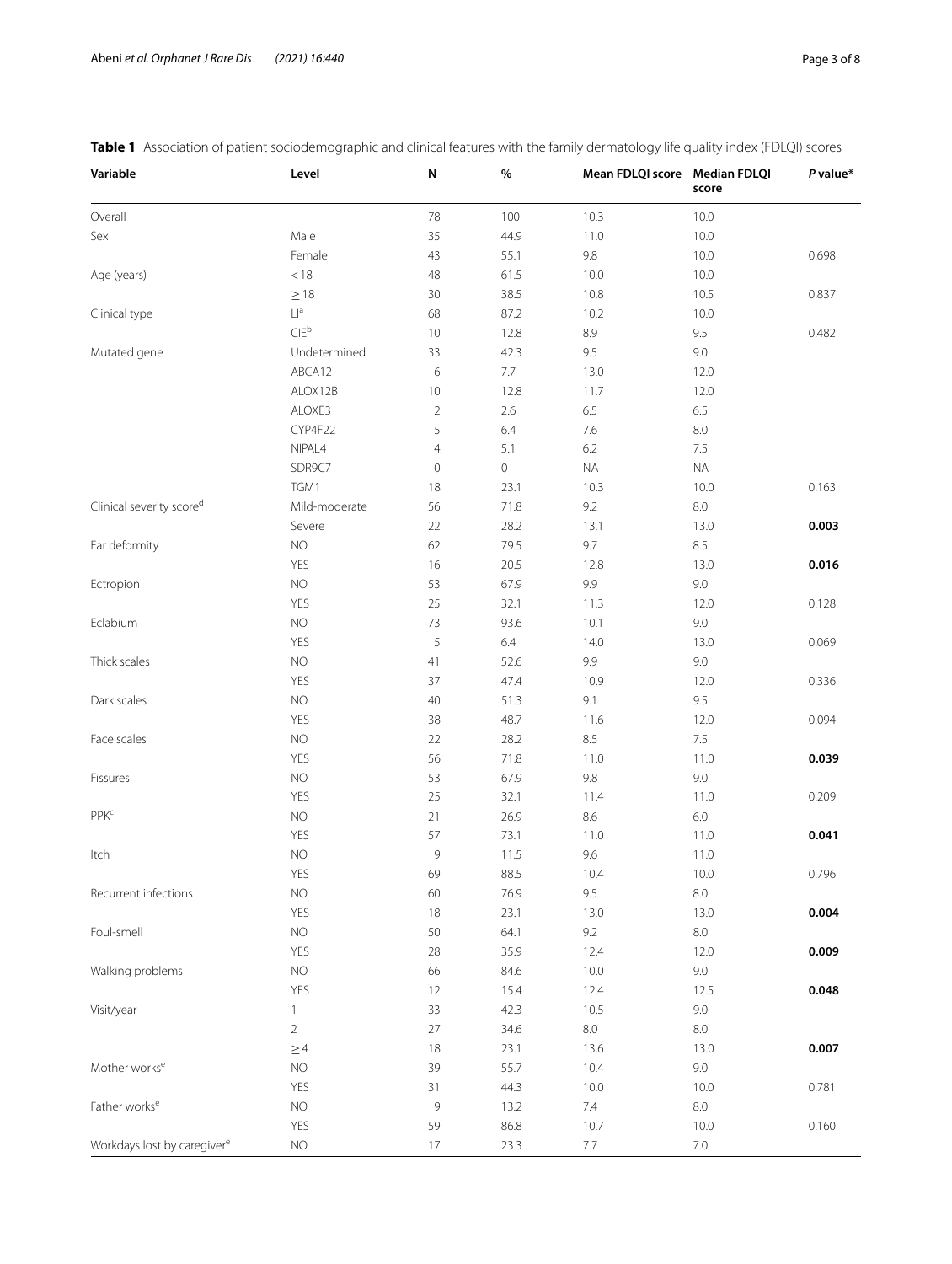## **Table 1** (continued)

| Variable | Level | N  | $\%$ | Mean FDLQI score Median FDLQI | score | P value* |
|----------|-------|----|------|-------------------------------|-------|----------|
|          | YES   | 56 | 76., |                               | 10.0  | 0.033    |

\* Independent-samples Mann–Whitney U test for two samples, and Kruskal–Wallis 1-way ANOVA for 3 or more samples, *P* values<0.05 are in bold

<sup>a</sup> LI: lamellar ichthyosis, includes 2 patients with harlequin ichthyosis

<sup>b</sup> CIE: congenital ichthyosiform erythroderma

c PPK: palmoplantar keratoderma

<sup>d</sup> Clinical severity score: mild-moderate 0–5, severe ≥ 6 signs and/or symptoms

<sup>e</sup> Totals may vary because of missing values

 $(P=0.094)$  and eclabium  $(P=0.069)$  approached statistical signifcance. Unexpectedly, pruritus did not signifcantly impact the family QoL  $(P=0.796)$ . Finally, FDLQI scores were signifcantly higher for family members of patients who required  $\geq$  4 visits per year (*P*=0.007).

When considering single FDLQI items, the most afected dimensions were "time needed for care" (mean value for this item=1.95), "extra house-work"  $(1.40)$ , and "household expenditure" (1.36). Also, when stratifying for the (Children) Dermatology Life Quality Index [(C)DLQI] total score (i.e., scores < 10 versus  $\geq$  10) [\[13](#page-7-11)], as assessed in the same patient group in a recent study  $[12]$  $[12]$ , or for disease severity score (Fig. [2a](#page-3-0), b), these three items were the most burdensome both for mildly/moderately and severely afected QoL, as well as for the severe and less severe levels of clinical involvement. Looking at associations between single FDLQI items and disease severity, higher values for "emotional distress", "physical well-being", "extra house-work", and "household expenditure" were signifcantly associated with the presence of  $\geq 6$  ichthyosis signs and/or complications (Fig.  $2b$ ). The correlation between the total (C)DLQI and total FDLQI scores was modest (Spearman's correlation coefficient=0.340). However, a major patient QoL impairment, as assessed by a  $(C)DLQI$  score  $\geq 10$ , was signifcantly associated with higher FDLQI values for "extra house-work", and "household expenditure" (Fig. [2](#page-3-0)a). Interestingly, the FDLQI total score showed a weak-to-moderate correlation with the FBI total score, with a Spearman's correlation coefficient =  $0.391$  (Fig. [2](#page-3-0)c) [[12\]](#page-7-10). In addition, the FBI total score was significantly higher in family members of LI patients as compared to CIE [[12\]](#page-7-10), while no diferences were found in the FDLQI

total score. However, when considering the single FDLQI items, greater values were obtained in LI patient caregivers as compared to CIE for "emotional distress" (mean value=1.19 vs 0.40;  $P=0.010$ ), and "impact of other people's reactions due to the relative's disease" (mean value =  $0.90$  vs.  $0.40; P = 0.048$ .

## **Discussion**

The present study evaluated the impact of ARCI, as a major and highly disabling group of congenital ichthyoses, on the QoL of family members by means of a widely used dermatology-specifc questionnaire, the FDLQI. Interestingly, 30 out of 78 patients, whose family members flled the questionnaire, were adults: the unusually high number of adult patients accompanied by a relative attest the need for care and support in this disease. A second relevant aspect was the high response rate, indeed, the FDLQI was not flled in 16 cases, but 12 of them corresponded to adult patients who attended the consultation alone, resulting in an actual response rate of 95.1% (78/82).

The positive association between FDLQI total score and disease severity level, as well as with frequent visits  $(\geq 4$ /year) and with single serious ARCI complications, such as recurrent infections and walking problems, could have been expected. On the other hand, clinical features which do not substantially contribute to the actual severity of disease, but do afect the patient's body image (e.g., scales on face, dark scales, and ear deformities), were also related with a higher FDLQI total score. This finding indicates that patient's physical aesthetic alterations may signifcantly impact on parents/caregivers, likely due to family concerns about emotional and social aspects

(See fgure on next page.)

<span id="page-3-0"></span>Fig. 2 Mean and 95% confidence intervals for the scores of the 10 items of the Family Dermatology Life Quality Index (FDLQI) questionnaire stratifed by the (Children) Dermatology Life Quality Index [(C)DLQI] total score: mild-moderate versus severe (**a**). Mean and 95% confdence interval, for the scores of the 10 items of the FDLQI questionnaire stratifed by the clinical disease severity score: mild-moderate versus severe (**b**). Scatterplot (with ft line and 95% confdence interval) of the correlation between FDLQI and Family Burden of Ichthyosis (FBI) scores (**c**)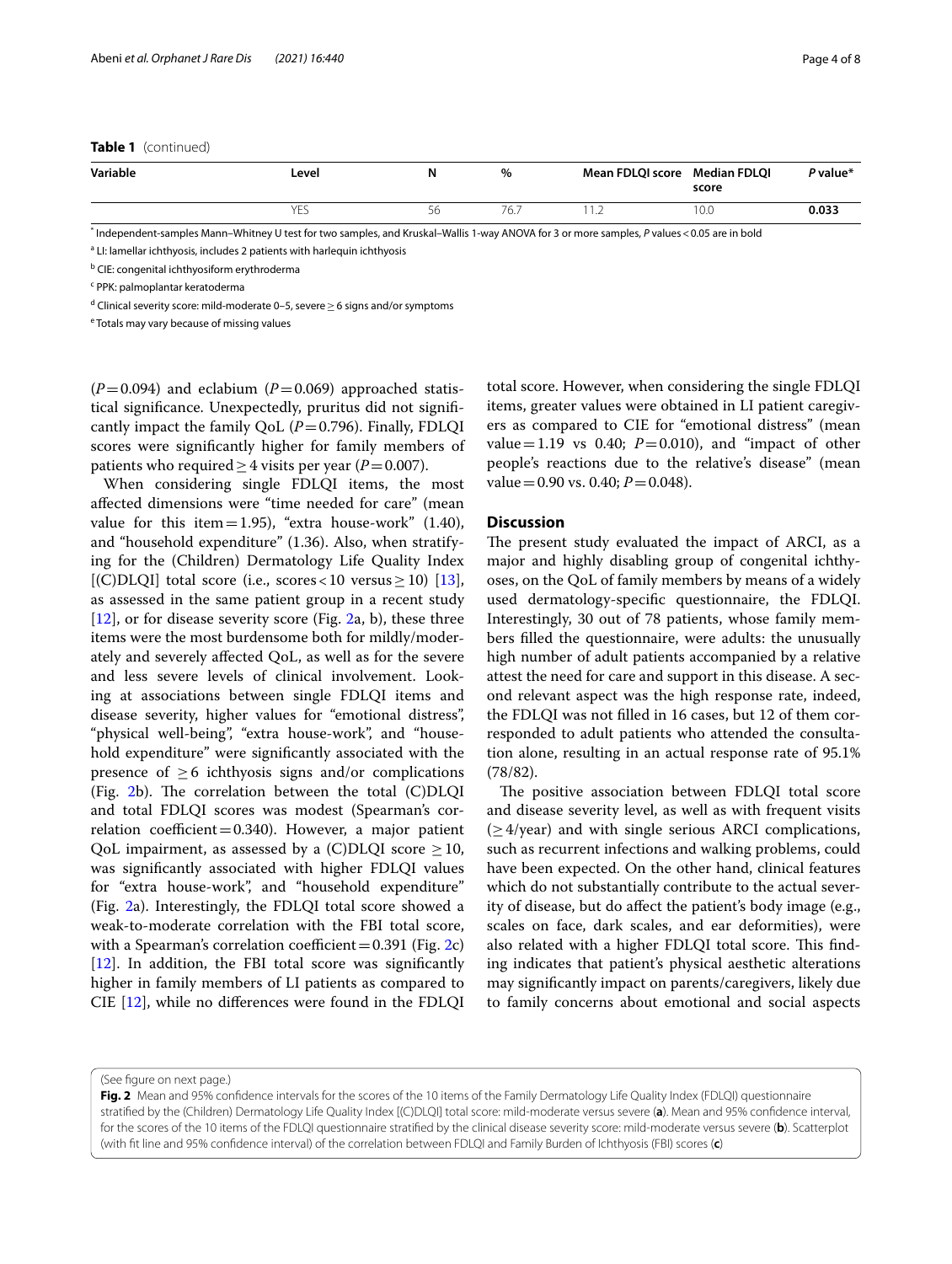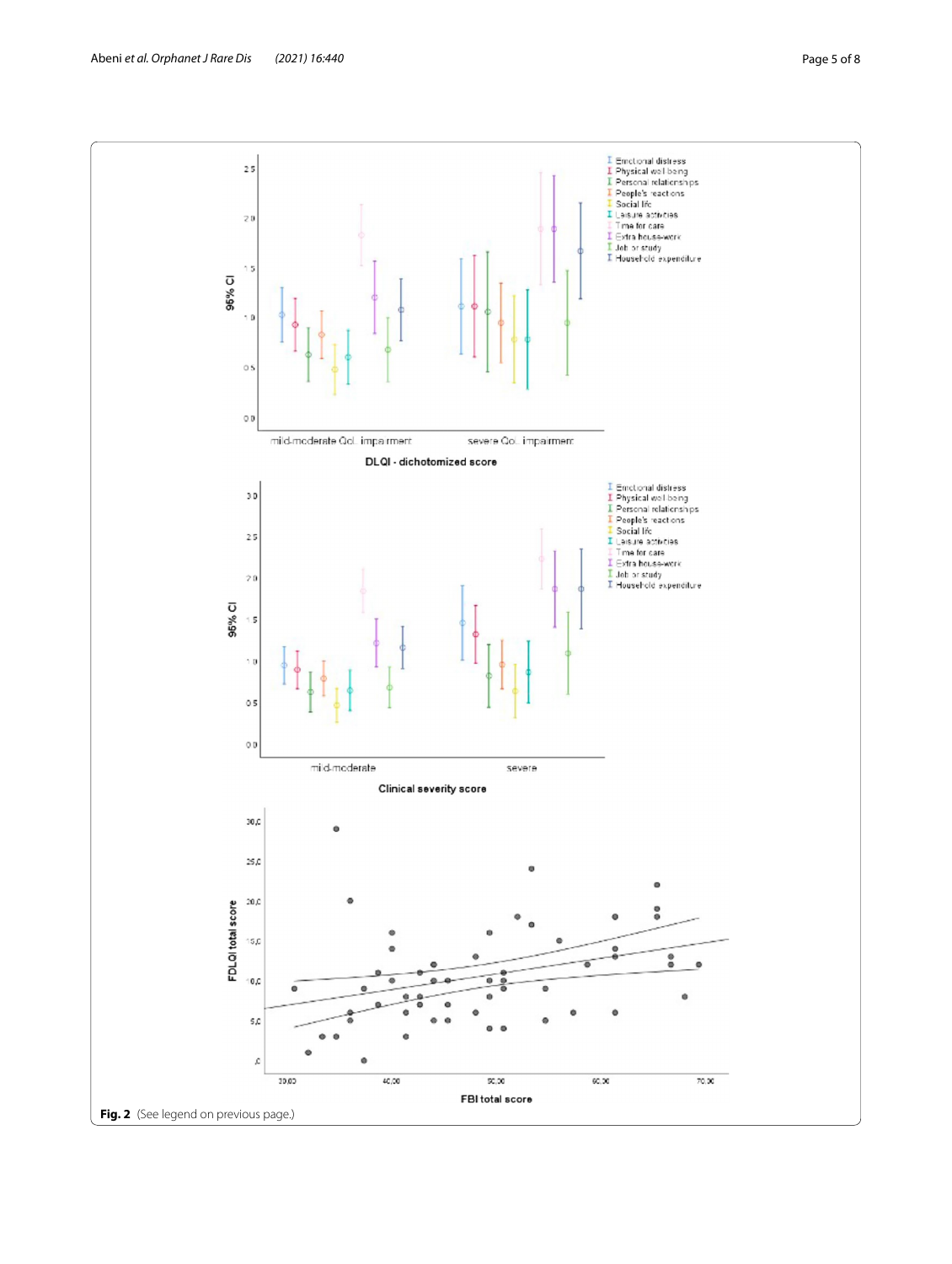of their afected relative's life. In a recent study on the same patient group, there was no signifcant correlation between these signs and patient QoL, as evaluated by the (C)DLQI, while disease symptoms, in particular itch and pain, were associated with higher (C)DLQI scores [\[12\]](#page-7-10). It is interesting to note that itch, while being a major problem for the patients [[14\]](#page-7-12), does not seem to substantially afect the family members' QoL. In addition, in the present study only a modest correlation was detected between the total (C)DLQI and FDLQI scores. Overall, these fndings attest that major variations exist among factors impacting QoL of patients versus their familial caregivers. Clinicians should be aware that, even in presence of a patient with mild clinical features, family members and caregivers may suffer a considerable burden from the skin disease. Thus, our results, although showing a correlation with a more severe disease score, should not mislead to neglect psychological counselling and education warranted also in families facing milder disease. As disease manifestations afect diferently the QoL of the patients and their families, a global evaluation of disease impact also on family members is an essential part of patient-reported outcomes.

No previous studies have been performed evaluating family disease burden in congenital ichthyoses using a dermatology-specifc questionnaire. However, the three FDLQI items with the highest score (i.e., time for care, extra-housework, and household expenditure) in our study were similar to those reported as more afected by Gänemo and co-workers who used an atopic dermatitis-specifc questionnaire (Dermatitis Family Impact Questionnaire) on parents of 15 children with diferent types of congenital ichthyoses [[7\]](#page-7-5). They reported that the highest scores were obtained for "effect on housework", "helping with the child treatment", and "expenditure". Furthermore, our fndings are in keeping with the results of a French National survey aimed at characterizing the specifc impact of inherited ichthyoses on patient daily life and socio-economic aspects, using an ad hoc questionnaire [\[15](#page-7-13)]. In that study, most patients reported additional daily housework and time spent for skin care, as well as signifcant out-of-pocket expenditure due to the disease [[15\]](#page-7-13). Even if the National Health Systems, both in France and Italy, cover medical expenses for the care of rare diseases, housework extra costs, including house cleaning and laundry, as well as other expenses (e.g. travel costs to reference centers), pose an additional economic burden on patients and their families.

Of note, the use of FDLQI also enables comparisons with other rare skin diseases. Interestingly, the family disease burden was slightly greater in ARCI than in a severe subtype of a genetic skin fragility disease, epidermolysis bullosa (EB), recessive dystrophic EB (mean FDLQI in ARCI: 10.3 vs. 9.8 in EB) which is characterized by generalized skin blistering and unremitting wounds  $[16]$  $[16]$  $[16]$ . For dystrophic EB, the most frequently reported problems were the time spent on looking after the patient, emotional distress, physical well-being, and increased household expenditure. Thus, several variables appear common to rare and chronic skin diseases involving the entire body surface with major esthetical damage and requiring daily, timeconsuming care. Finally, it is important to note that the correlation between the FDLQI and the FBI total scores was, at best, moderate in our patient group. This apparent discrepancy between specialty- and disease-specifc questionnaires is not unusual, as it has been already reported, for instance, in patients with psoriasis [\[17\]](#page-7-15). In our particular case, the disease-specifc tool addresses issues (e.g., sleep disturbance, skin smell, worry/fear of the future, acceptance/coping) that are not covered by the specialty-specifc questionnaire. While the diseasespecifc questionnaire allows to investigate in greater detail the impact of the skin condition, it has to be kept in mind that it does not allow for comparisons with other dermatological diseases. Overall, our fndings suggest that the two instruments are not superimposable, but rather complementary, and provide evidence supporting their concurrent use for a complete appreciation of the disease burden. Despite this moderate correlation, it is interesting to note that the psychological impact was the most severely afected dimension in FBI, in particular in family caregivers of LI patients [\[12](#page-7-10)] who present the most disfguring clinical features. Similarly, the FDLQI identifed higher emotional distress in the same group of caregivers.

## **Conclusions**

Our fndings highlight the major burden imposed by ARCI on the QoL of family caregivers. Multiple dimensions of everyday life were heavily afected, in particular due to the time needed for care, extra housework, and household expenditure. The impact on QoL of family members was related not only to the severity of the disease and of most disabling disease complications, but also to the presence of signs mainly altering patients' physical appearance. Altogether, our results emphasize the relevance to ofer a psychological and socio-economic support to both patients and their family members, in order to guarantee an optimized global care. Finally, measuring the secondary disease impact on "the greater patient" should be part of patient-reported outcomes evaluated during clinical trials.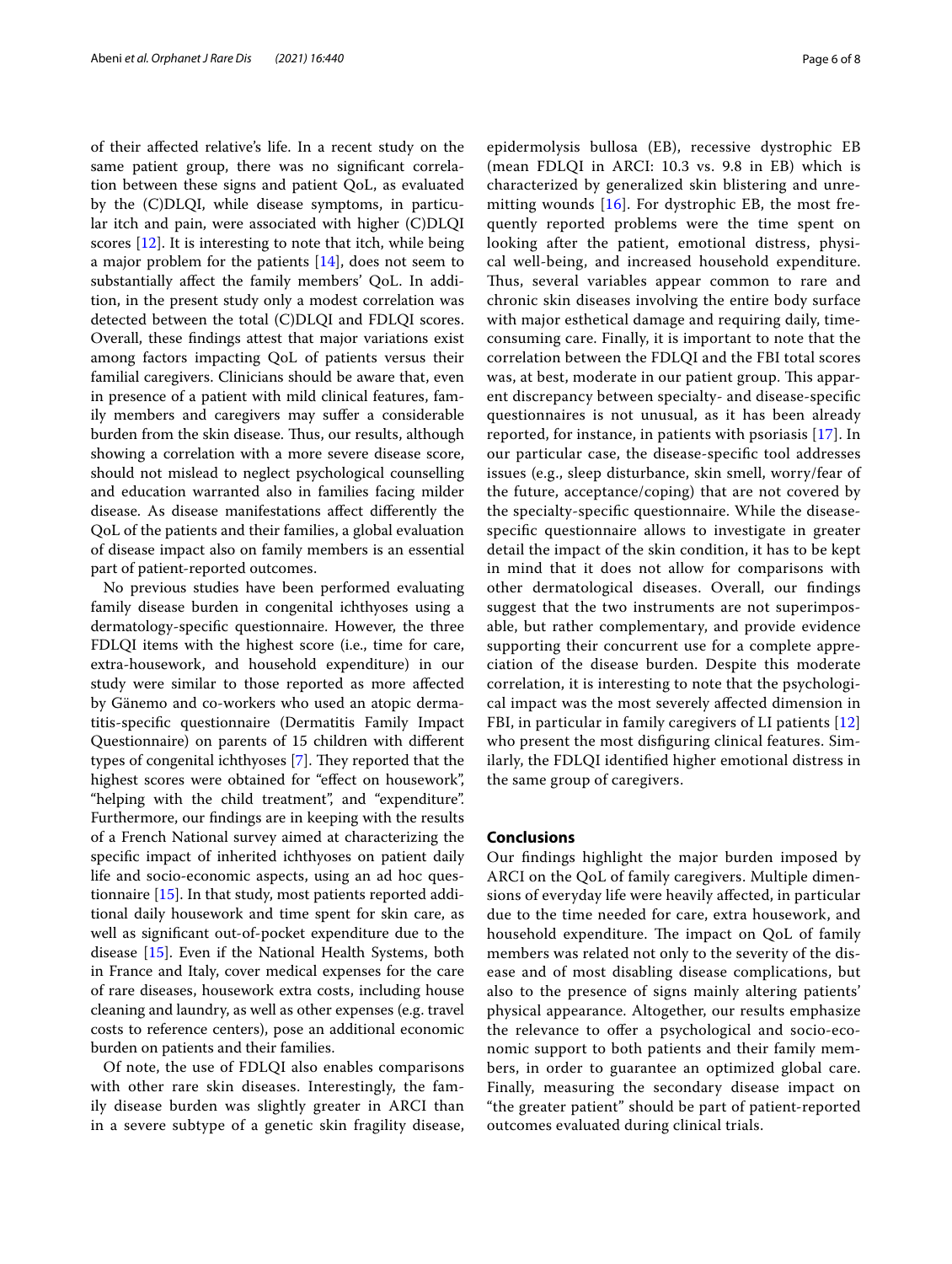## **Methods**

## **Study design and population**

This cross-sectional study is part of a multicenter survey of patient-reported outcomes in ARCI, as previously described [\[12\]](#page-7-10). Briefy, consecutive pediatric and adult patients with a clinical diagnosis of ARCI were recruited between March 2018 and June 2019 in the Dermatological Units of fve Italian reference centres for ichthyosis. Exclusion criteria were a diagnosis of a diferent ichthyosis form and/or refusal to give the consent to participate to the study. The study was approved by the Institutional Ethical Committee of the coordinating (Bambino Gesù Children's Hospital) and participating centers, and conducted in accordance with the Declaration of Helsinki. Participants or their legal guardians signed the written informed consent before entering the study. All patient information were collected during the periodical followup clinical consultations. At the same occasion, the family caregivers completed the FDLQI questionnaire, as well as the FBI—as already reported  $[12]$  $[12]$ . The ARCI type was determined or verifed by an experienced dermatologist based on the clinical history and features, according to the ichthyosis classification  $[1]$ . Part of the patients had also received molecular genetic diagnosis.

## **Outcome measures**

## *Clinical evaluation*

Information was collected on patient demographics and history, family socio-economic and occupational status, frequency of disease-related consultations, consequences on school and working activities. Clinical severity was assessed using a score based on 19 signs and symptoms (i.e., ectropion, conjunctival hyperemia/corneal erosions, eclabium, ear deformity, scale size, thickness, and colour, face scaling, PPK, itch, erythroderma, fissures,  $\geq 3$  cutaneous infections per year, hypohidrosis, heat intolerance, foul-smell, walking difficulties, cognitive delay, and failure to thrive), as previously described [[12\]](#page-7-10). Each sign/ symptom was assigned a score of 1, giving a total score with range 0–19, and higher scores indicating greater clinical severity. The total disease severity score was then classifed into two categories, i.e., mild-moderate for scores 0–5, and severe for scores  $\geq$  6. Information on molecular diagnosis and mutated gene was also collected when available.

## *Family dermatology life quality index (FDLQI)*

The FDLQI is a dermatology-specific instrument, which measures the adverse impact on the health-related quality of life of the "greater patient" [\[11](#page-7-9)]. It consists of 10 items with possible answers on a 4-point Likert scale. The items concern the impact of a patient's skin disease on diferent aspects of the family caregivers' quality of life (emotional and physical wellbeing, relationships, dealing with the reactions of other people to a family member's disease, social life, leisure activities, burden of care, impact on job/study, housework, and expenditure). The time frame of reference for items concerns the last 1 month. The scores of individual items  $(0-3)$  are added to give a total score that ranges from 0 to 30; a higher score indicates greater impairment of  $QoL$  [[11\]](#page-7-9). The validated Italian version of the FDLQI [\[16](#page-7-14)] was administered to the parents of all paediatric patients and also to family caregivers of adult patients who attended the consultation accompanied.

## *Family burden of ichthyosis*

The FBI is a disease-specific questionnaire of which the Italian version has been produced and validated [[8,](#page-7-6) [9\]](#page-7-7). It was administered to ARCI patient family members, as previously described [\[12](#page-7-10)], together with the FDLQI.

## *Dermatology life quality index and children's dermatology life quality index [(C)DLQI]*

The (C)DLQI are widely used dermatology-specific questionnaires to measure health-related QoL over the previous week  $[18, 19]$  $[18, 19]$  $[18, 19]$  $[18, 19]$ . The DLQI is validated for patients  $\geq$  16 years old; the CDLQI can be used between ages 4 and 16 years. We used the scores of the validated Italian versions of the two questionnaires as potential predictors of burden for the "greater patient" [\[20](#page-7-18)]. As recommended by the authors, a cut-off of 10 defined more severe impairment of QoL.

#### **Statistical analysis**

For the description of the study population, categorical variables were described as number and percentages, and continuous variables as mean and standard deviation. Then, for each level of the variables of interest, mean and median values of the family-centred measures were computed. Diferences in the self-reported scores were tested using the Mann–Whitney U test for two samples, and the Kruskal–Wallis 1-way ANOVA for three or more samples (e.g. mutated gene). The correlation between the disease severity score and the family-reported outcomes was studied using the Spearman's correlation coefficient. All analyses were performed with the statistical package IBM SPSS Statistics for Windows, Version 26.0.0.1 (IBM Corp., Armonk, NY, USA). Age was grouped into two categories, i.e.,  $1-17$  and  $\geq 18$  years of age. We had performed subgroup analyses for patients younger than 18 years of age, and found no relevant diferences between the 0–11 year age group, comprising 40 patients, and the 12–17 year group, with 8 patients. We therefore opted